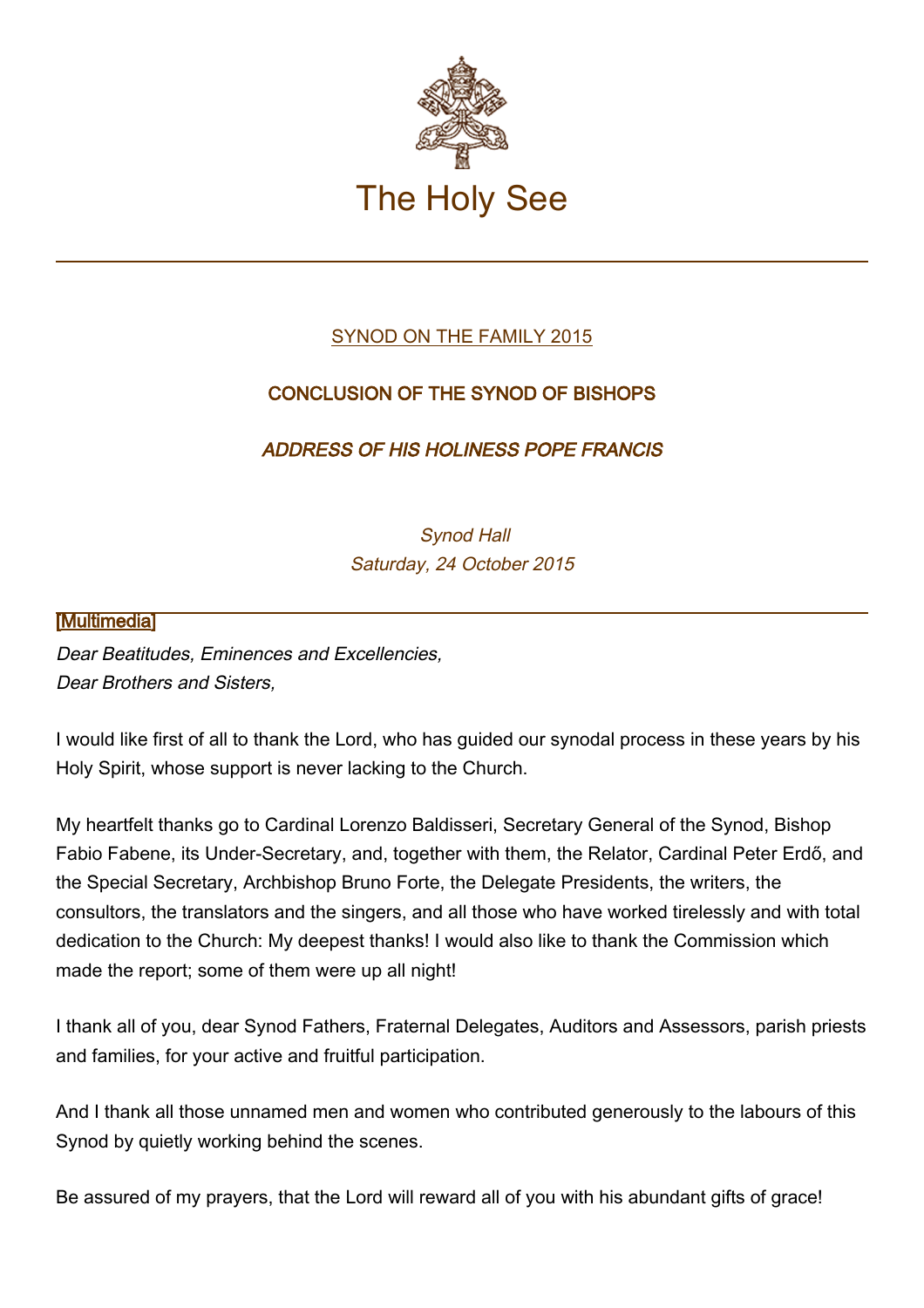As I followed the labours of the Synod, I asked myself: What will it mean for the Church to conclude this Synod devoted to the family?

Certainly, the Synod was not about settling all the issues having to do with the family, but rather attempting to see them in the light of the Gospel and the Church's tradition and two-thousand-year history, bringing the joy of hope without falling into a facile repetition of what is obvious or has already been said.

Surely it was not about finding exhaustive solutions for all the difficulties and uncertainties which challenge and threaten the family, but rather about seeing these difficulties and uncertainties in the light of the Faith, carefully studying them and confronting them fearlessly, without burying our heads in the sand.

It was about urging everyone to appreciate the importance of the institution of the family and of marriage between a man and a woman, based on unity and indissolubility, and valuing it as the fundamental basis of society and human life.

It was about listening to and making heard the voices of the families and the Church's pastors, who came to Rome bearing on their shoulders the burdens and the hopes, the riches and the challenges of families throughout the world.

It was about showing the vitality of the Catholic Church, which is not afraid to stir dulled consciences or to soil her hands with lively and frank discussions about the family.

It was about trying to view and interpret realities, today's realities, through God's eyes, so as to kindle the flame of faith and enlighten people's hearts in times marked by discouragement, social, economic and moral crisis, and growing pessimism.

It was about bearing witness to everyone that, for the Church, the Gospel continues to be a vital source of eternal newness, against all those who would "indoctrinate" it in dead stones to be hurled at others.

It was also about laying closed hearts, which bare the closed hearts which frequently hide even behind the Church's teachings or good intentions, in order to sit in the chair of Moses and judge, sometimes with superiority and superficiality, difficult cases and wounded families.

It was about making clear that the Church is a Church of the poor in spirit and of sinners seeking forgiveness, not simply of the righteous and the holy, but rather of those who are righteous and holy precisely when they feel themselves poor sinners.

It was about trying to open up broader horizons, rising above conspiracy theories and blinkered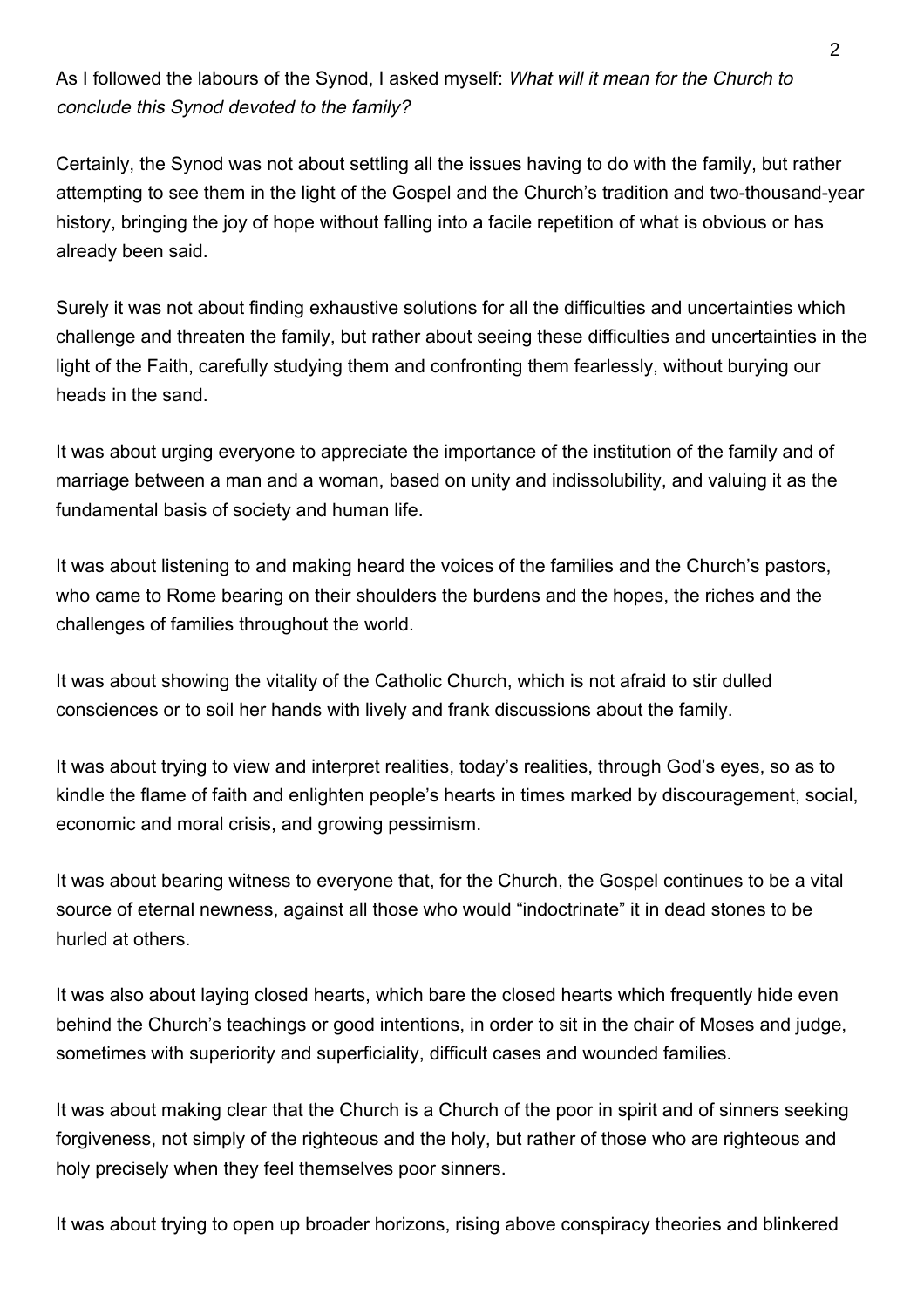viewpoints, so as to defend and spread the freedom of the children of God, and to transmit the beauty of Christian Newness, at times encrusted in a language which is archaic or simply incomprehensible.

In the course of this Synod, the different opinions which were freely expressed – and at times, unfortunately, not in entirely well-meaning ways – certainly led to a rich and lively dialogue; they offered a vivid image of a Church which does not simply "rubberstamp", but draws from the sources of her faith living waters to refresh parched hearts.[1]

And – apart from dogmatic questions clearly defined by the Church's Magisterium – we have also seen that what seems normal for a bishop on one continent, is considered strange and almost scandalous – almost! – for a bishop from another; what is considered a violation of a right in one society is an evident and inviolable rule in another; what for some is freedom of conscience is for others simply confusion. Cultures are in fact quite diverse, and every general principle – as I said, dogmatic questions clearly defined by the Church's magisterium – every general principle needs to be inculturated, if it is to be respected and applied.<sup>[2]</sup> The 1985 Synod, which celebrated the twentieth anniversary of the conclusion of the Second Vatican Council, spoke of inculturation as "the intimate transformation of authentic cultural values through their integration in Christianity, and the taking root of Christianity in the various human cultures" [3] Inculturation does not weaken true values, but demonstrates their true strength and authenticity, since they adapt without changing; indeed they quietly and gradually transform the different cultures.[4]

We have seen, also by the richness of our diversity, that the same challenge is ever before us: that of proclaiming the Gospel to the men and women of today, and defending the family from all ideological and individualistic assaults.

And without ever falling into the danger of *relativism* or of *demonizing* others, we sought to embrace, fully and courageously, the goodness and mercy of God who transcends our every human reckoning and desires only that "all be saved" (cf. 1 Tm 2:4). In this way we wished to experience this Synod in the context of the Extraordinary Year of Mercy which the Church is called to celebrated.

Dear Brothers and Sisters,

The Synod experience also made us better realize that the true defenders of doctrine are not those who uphold its letter, but its spirit; not ideas but people; not formulae but the gratuitousness of God's love and forgiveness. This is in no way to detract from the importance of formulae – they are necessary – or from the importance of laws and divine commandments, but rather to exalt the greatness of the true God, who does not treat us according to our merits or even according to our works but solely according to the boundless generosity of his Mercy (cf. Rom 3:21-30; Ps 129; Lk 11:47-54). It does have to do with overcoming the recurring temptations of the elder brother (cf. Lk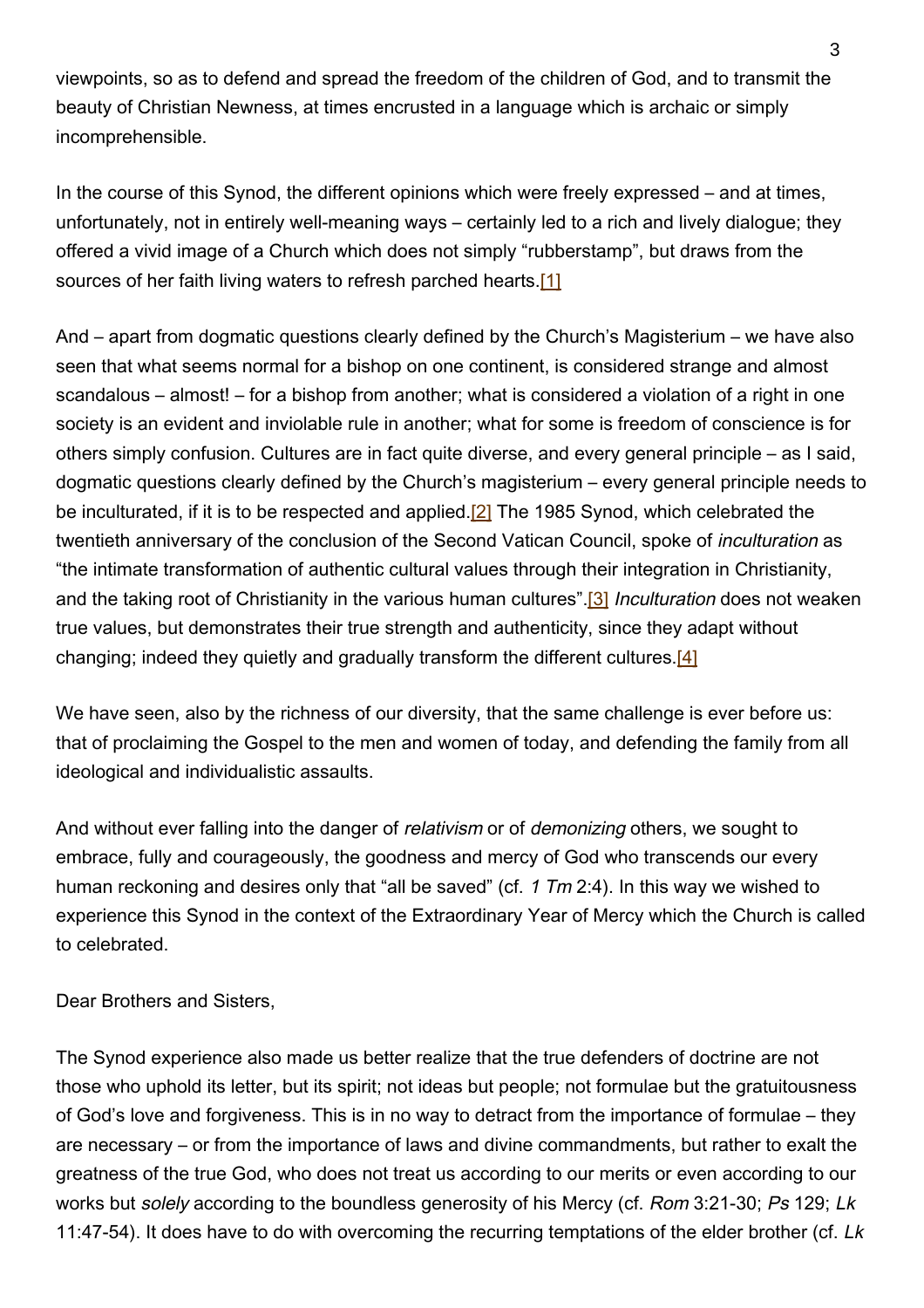15:25-32) and the jealous labourers (cf. Mt 20:1-16). Indeed, it means upholding all the more the laws and commandments which were made for man and not vice versa (cf. Mk 2:27).

In this sense, the necessary human repentance, works and efforts take on a deeper meaning, not as the price of that salvation freely won for us by Christ on the cross, but as a response to the One who loved us first and saved us at the cost of his innocent blood, while we were still sinners (cf. Rom 5:6).

The Church's first duty is not to hand down condemnations or anathemas, but to proclaim God's mercy, to call to conversion, and to lead all men and women to salvation in the Lord (cf. Jn 12:44-50).

Blessed Paul VI expressed this eloquently: ""We can imagine, then, that each of our sins, our attempts to turn our back on God, kindles in him a more intense flame of love, a desire to bring us back to himself and to his saving plan… God, in Christ, shows himself to be infinitely good… God is good. Not only in himself; God is – let us say it with tears – good for us. He loves us, he seeks us out, he thinks of us, he knows us, he touches our hearts us and he waits for us. He will be – so to say – delighted on the day when we return and say: 'Lord, in your goodness, forgive me. Thus our repentance becomes God's joy".[5]

Saint John Paul II also stated that: "the Church lives an authentic life when she professes and proclaims mercy… and when she brings people close to the sources of the Saviour's mercy, of which she is the trustee and dispenser".<sup>[6]</sup>

Benedict XVI, too, said: "Mercy is indeed the central nucleus of the Gospel message; it is the very name of God… May all that the Church says and does manifest the mercy God feels for mankind. When the Church has to recall an unrecognized truth, or a betrayed good, she always does so impelled by merciful love, so that men may have life and have it abundantly (cf. Jn 10:10)".[7]

In light of all this, and thanks to this time of grace which the Church has experienced in discussing the family, we feel mutually enriched. Many of us have felt the working of the Holy Spirit who is the real protagonist and guide of the Synod. For all of us, the word "family" does have the same sound as it did before the Synod, so much so that the word itself already contains the richness of the family's vocation and the significance of the labours of the Synod.<sup>[8]</sup>

In effect, for the Church to conclude the Synod means to return to our true "journeying together" in bringing to every part of the world, to every diocese, to every community and every situation, the light of the Gospel, the embrace of the Church and the support of God's mercy!

Thank you!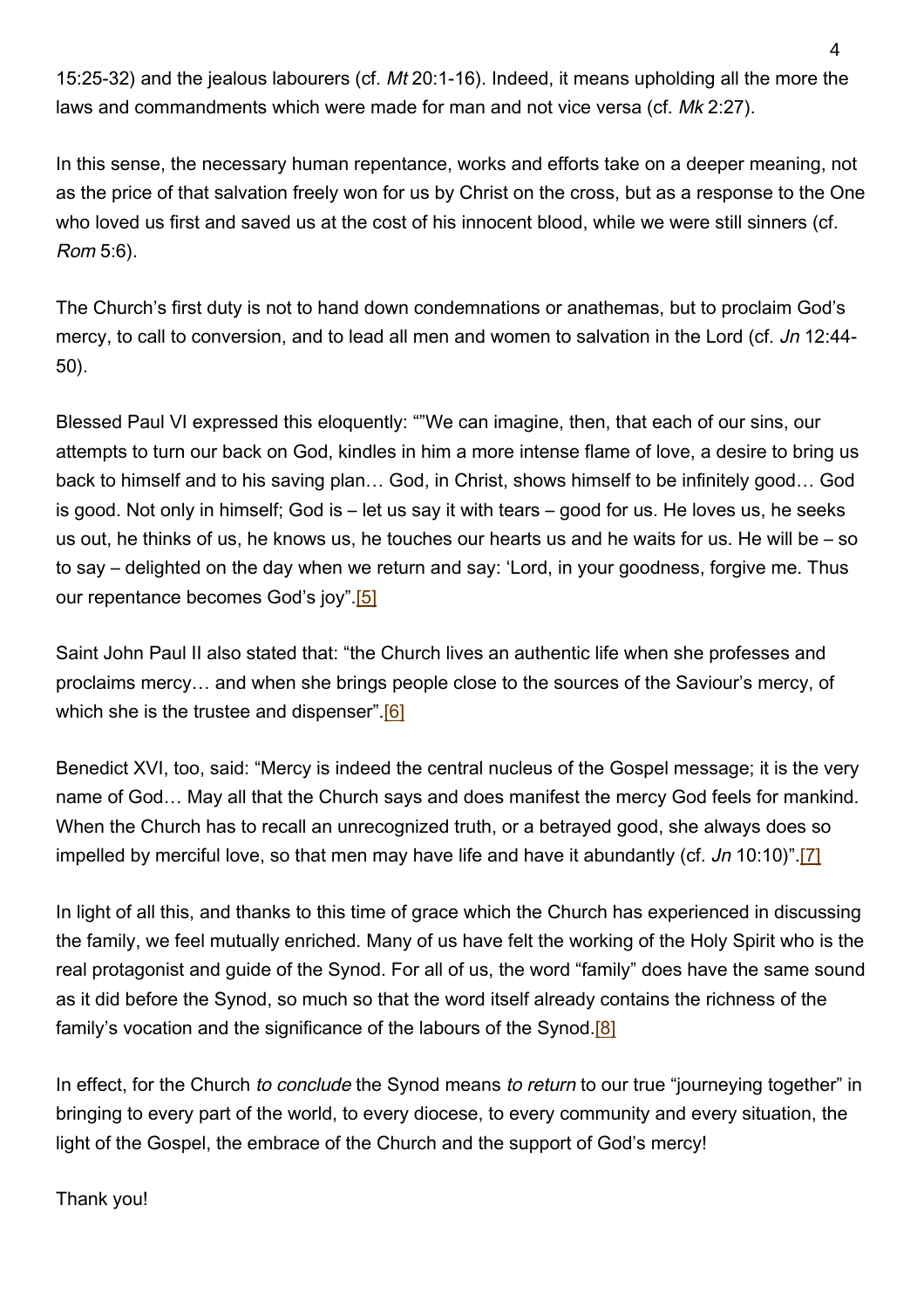[1] Cf. [Letter of His Holiness Pope Francis to the Grand Chancellor of the Pontifical Catholic](http://w2.vatican.va/content/francesco/en/letters/2015/documents/papa-francesco_20150303_lettera-universita-cattolica-argentina.html) [University of Argentina on the Centenary of its Faculty of Theology,](http://w2.vatican.va/content/francesco/en/letters/2015/documents/papa-francesco_20150303_lettera-universita-cattolica-argentina.html) 3 March 2015.

[2] Cf. Pontifical Biblical Commission, Fede e cultura alla luce della Bibbia. Atti della Sessione plenaria 1979 della Pontificia Commissione Biblica, LDC, Leumann, 1981; SECOND VATICAN ECUMENICAL COUNCIL, [Gaudium et Spes](http://www.vatican.va/archive/hist_councils/ii_vatican_council/documents/vat-ii_const_19651207_gaudium-et-spes_en.html), 44.

[3] Final Relatio (7 December 1985), L'Osservatore Romano, 10 December 1985, 7.

[4] "In virtue of her pastoral mission, the Church must remain ever attentive to historical changes and to the development of new ways of thinking. Not, of course, to submit to them, but rather to surmount obstacles standing in the way of accepting her counsels and directives" (Interview with Cardinal Georges Cottier, in La Civiltà Cattolica 3963-3964, 8 August 2015, p. 272).

[5] Homily, 23 June 1968: Insegnamenti VI (1968), 1177-1178.

[6] *[Dives in Misericordia](http://w2.vatican.va/content/john-paul-ii/en/encyclicals/documents/hf_jp-ii_enc_30111980_dives-in-misericordia.html)*, 13. He also said: "In the paschal mystery... God appears to us as he is: a tender-hearted Father, who does not give up in the face of his childrens' ingratitude and is always ready to forgive (JOHN PAUL II, Regina Coeli, 23 April 1995: Insegnamenti XVIII, 1 [1995], 1035). So too he described resistance to mercy: "The present-day mentality, more perhaps than that of people in the past, seems opposed to a God of mercy, and in fact tends to exclude from life and to remove from the human heart the very idea of mercy. The word and the concept of 'mercy' seem to cause uneasiness…" (Dives in Misericordia [30 November 1980] 2).

[7] Regina Coeli[, 30 March 2008:](http://w2.vatican.va/content/benedict-xvi/en/angelus/2008/documents/hf_ben-xvi_reg_20080330.html) Insegnamenti IV, 1 (2008), 489-490. Speaking of the power of mercy, he stated: "it is mercy that sets a limit to evil. In it is expressed God's special nature – his holiness, the power of truth and of love" (*Homil[y](http://w2.vatican.va/content/benedict-xvi/en/homilies/2007/documents/hf_ben-xvi_hom_20070415_80-genetliaco.html) [on Divine Mercy Sunday](http://w2.vatican.va/content/benedict-xvi/en/homilies/2007/documents/hf_ben-xvi_hom_20070415_80-genetliaco.html)*, 15 April 2007: Insegnamenti III, 1 [2007], 667).

[8] An acrostic look at the word "family" [Italian: "famiglia"] can help us summarize the Church's mission as the task of: Forming new generations to experience love seriously, not as an individualistic search for a pleasure then to be discarded, and to believe once again in true, fruitful and lasting love as the sole way of emerging from ourselves and being open to others, leaving loneliness behind, living according to God's will, finding fulfilment, realizing that marriage is "an experience which reveals God's love, defending the sacredness of life, every life, defending the unity and indissolubility of the conjugal bond as a sign of God's grace and of the human person's abilit[y](http://w2.vatican.va/content/francesco/en/homilies/2015/documents/papa-francesco_20151004_omelia-apertura-sinodo-vescovi.html) to love seriously" (*Homily* [for the Opening Mass of the Synod, 4 October 2015:](http://w2.vatican.va/content/francesco/en/homilies/2015/documents/papa-francesco_20151004_omelia-apertura-sinodo-vescovi.html) L'Osservatore Romano, 5-6 October 2015, p. 7) and, furthermore, enhancing marriage preparation as a means of providing a deeper understanding of the Christian meaning of the sacrament of